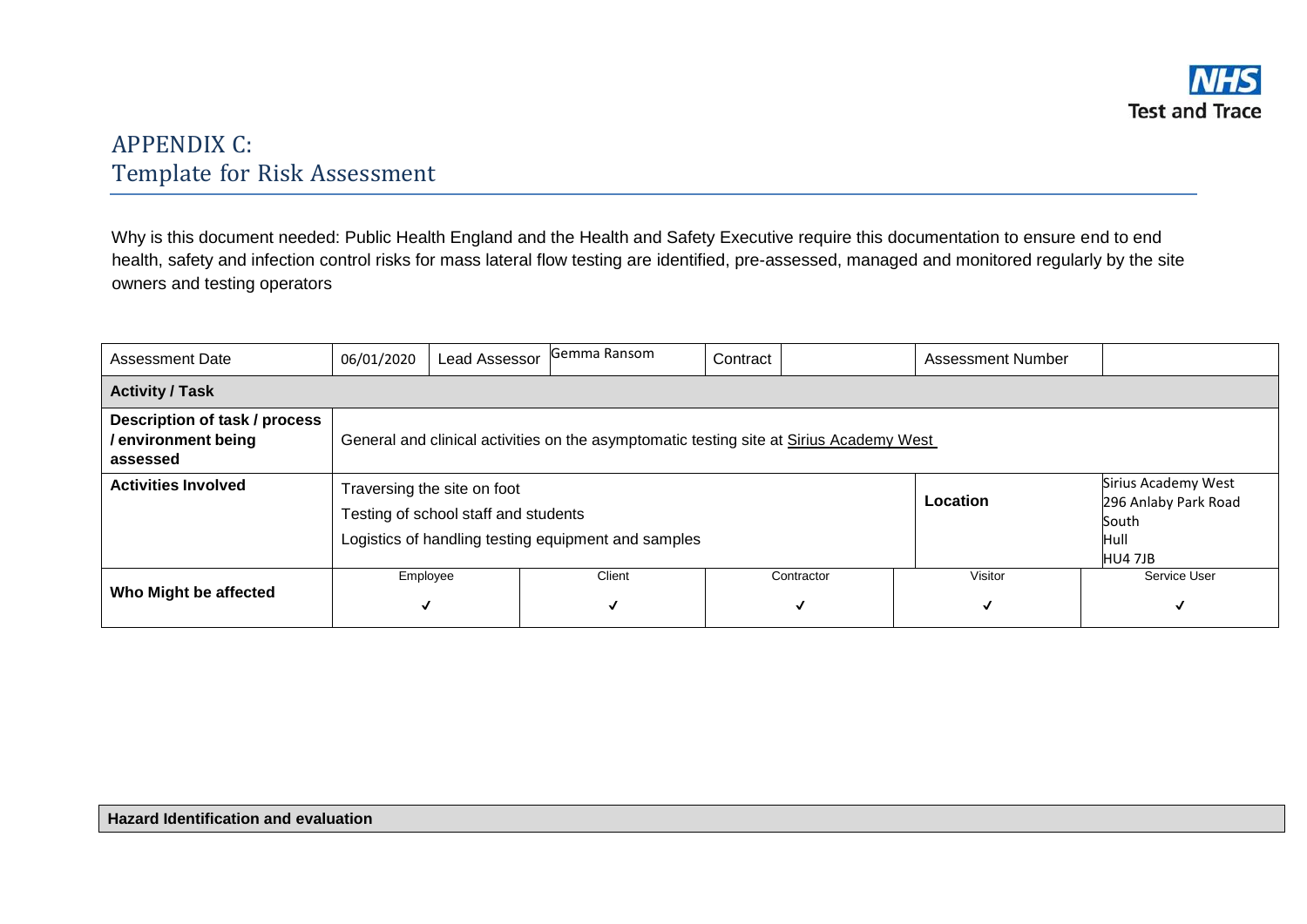

| N <sub>o</sub> | Hazards                                                                                  | Associated risks                                                        | <b>Risk Evaluation (post</b><br>measures)<br><b>Current Control/ Mitigation Measures</b><br>Severity<br><b>Risk</b><br>Probability                                                                                                                                                                                                                                                                                                                                                                                                                                                                                                                                                                                                                                                                                                                                                                                                                                                                                                                                                                                                                                                                                                                                                                                                                                                                                                                                                                                                                                                                                                                                                                                                                                                                                                                                                                                                                                                                                                        |   |   | Additional<br>control needed?<br>Action No |  |
|----------------|------------------------------------------------------------------------------------------|-------------------------------------------------------------------------|-------------------------------------------------------------------------------------------------------------------------------------------------------------------------------------------------------------------------------------------------------------------------------------------------------------------------------------------------------------------------------------------------------------------------------------------------------------------------------------------------------------------------------------------------------------------------------------------------------------------------------------------------------------------------------------------------------------------------------------------------------------------------------------------------------------------------------------------------------------------------------------------------------------------------------------------------------------------------------------------------------------------------------------------------------------------------------------------------------------------------------------------------------------------------------------------------------------------------------------------------------------------------------------------------------------------------------------------------------------------------------------------------------------------------------------------------------------------------------------------------------------------------------------------------------------------------------------------------------------------------------------------------------------------------------------------------------------------------------------------------------------------------------------------------------------------------------------------------------------------------------------------------------------------------------------------------------------------------------------------------------------------------------------------|---|---|--------------------------------------------|--|
| 1              | Contact<br>between<br>subjects<br>increasing the<br>riskof<br>transmission of<br>COVID19 | Transmission of the virus<br>leading to ill health or<br>potentialdeath | Asymptomatic: All subjects are to be advised in advance not to<br>attend if they have any symptoms of COVID 19, or live with<br>someone who is showing symptoms of COVID 19 (including a fever<br>and/or new persistent cough) or if they have returned within 14<br>days from a part of the world affected by the virusor have been in<br>close contact with someone who is displaying symptoms.<br>Face masks: Prominent signage reminding attending subjects of the<br>above to be displayed at the entrance to the building.<br>Face coverings/masks to be worn by subjects at all times whilst on<br>$\bullet$<br>the premisesexcept for brief lowering at time of swabbing.<br>Requirement to wear face covering/mask to be reminded to all<br>subjects inadvance at time of test booking.<br>Compliance with wearing of face covering/mask of all subjects to<br>be visuallychecked on arrival by reception / security staff.<br>Compliance with wearing of face covering/mask of all subjects to<br>be visually checked through building by queue managers and all<br>other staff.<br>Hand hygiene: All subjects to use hand sanitiser provided on<br>arrival & advento this enforced by reception staff.<br>Social distancing: 2m social distancing to be maintained between<br>subjects with measured floor markings in place to ensure compliance<br>in additionto verbal reminders if necessary from reception, queue<br>management & sampling staff s<br>A one-way flow of subjects through the testing centre is to be<br>initiated and maintainedat all times. Compliance with this is to be<br>ensured by queue management staff.<br>Cleaning: Regular cleaning of the site including wipe down of all<br>potential tampoints in accordance with PHE guidance.<br>Limited clutter-chairs only on request; no physical handing of<br>documents to subjects except barcodes and PCR test kits for first<br>200 subjects<br>Storage: All PPE and testing equipment to be stored in clear<br>storage containers and labelled. | 1 | 4 | 4                                          |  |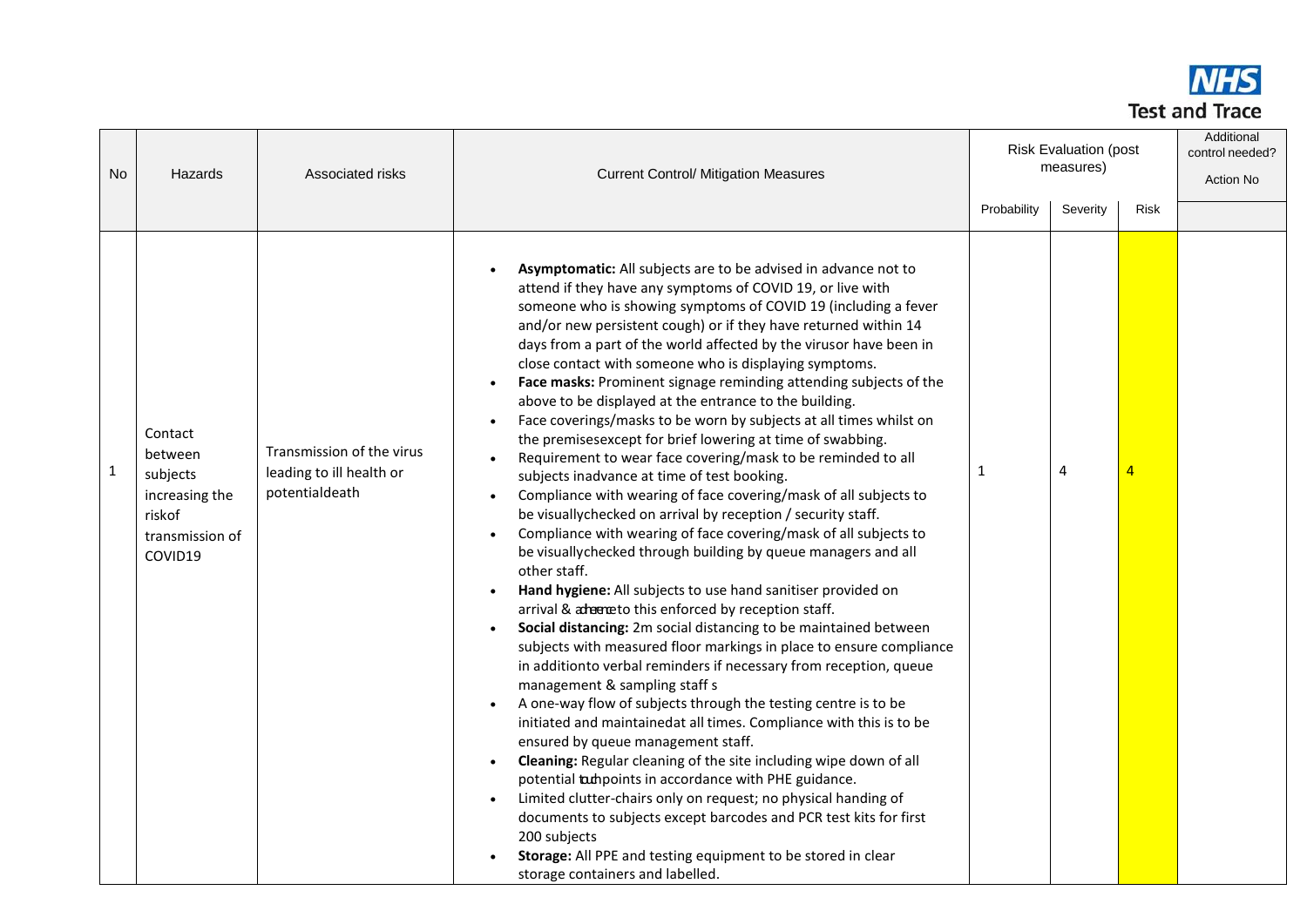

|                | Contact between             |                           |                                                                                                                                                   |   |   |  |
|----------------|-----------------------------|---------------------------|---------------------------------------------------------------------------------------------------------------------------------------------------|---|---|--|
|                | subjects and staff          |                           | Students and staff to social distance at a minimum distance of 2 meters                                                                           |   |   |  |
|                | increasing the<br>risk      | Transmission of the virus | where possible within the classroom and in the wider school<br>environment:                                                                       |   |   |  |
| $\overline{2}$ | of transmission             | leading to ill health or  | All students and staff to follow signage around the site to ensure social                                                                         |   |   |  |
|                | оf<br>COVID19:<br>Welcome & | potential<br>death        | distance guidance, use of masks and regular hand washing and<br>sanitisation.                                                                     |   |   |  |
|                | registration                |                           | At each station there will be signage to support students in how to<br>correctly clean their station after their test. Staff will then clean down |   |   |  |
|                |                             |                           | the station after the students to support with reducing the risk of<br>transmission.                                                              | 3 | 6 |  |
|                |                             |                           | Additional signage in place to inform students of the process and<br>expectations when in the testing area.                                       |   |   |  |
|                |                             |                           | Procedure for swabbing to be displayed at on the acrylic screen in the<br>testing area to support students.                                       |   |   |  |
|                |                             |                           | The Academy will have regular consultation with the LEA                                                                                           |   |   |  |
|                |                             |                           |                                                                                                                                                   |   |   |  |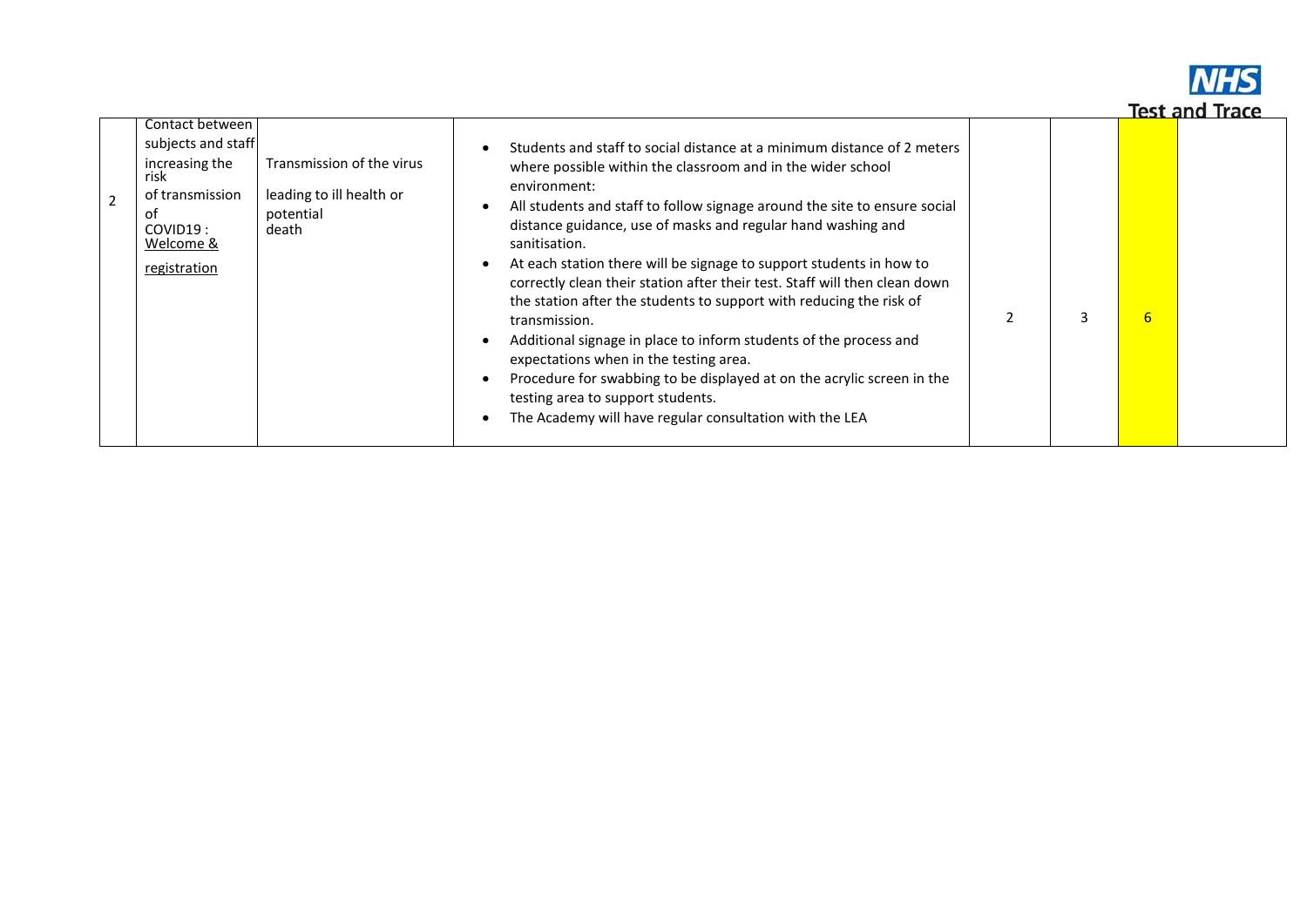

| 3 | Contact<br>between subject<br>and sampler<br>increasingthe<br>transmission of<br>COVID19:<br>Sampletaking                      | Transmission of the virus<br>leading to ill health or<br>potentialdeath | Students to complete test themselves<br>$\bullet$<br>Only students who are asymptomatic to be tested on site, any students<br>$\bullet$<br>showing symptoms are to be tested at a local testing facility.<br>Parents/careers of students who have tested positive will be contacted<br>to arrange collection of their child and advised to visiting a local testing<br>site to have a further test.<br>2 Meter distance kept between students and staff at all times during the<br>$\bullet$<br>testing process<br>One-way system in place within the testing facility with clear signs to<br>$\bullet$<br>inform staff and subjects of procedure throughout the testing process<br>Hand sanitizer and sanitising wipes<br>$\bullet$<br>At each station there will be signage to support students in how to<br>$\bullet$<br>correctly clean their station after their test. Staff will then clean down<br>the station after the students to support with reducing the risk of<br>transmission. After each testing session the cleaning team will deep<br>clean the testing facility.<br>Students to be screened by SLT at the start of each day by asking if any<br>$\bullet$<br>students have any of the key symptoms for Covid-19. Students who are<br>identified with symptoms will be sent home after consulting with<br>parents. | $\overline{2}$ | 3 | $6 \overline{6}$ |  |
|---|--------------------------------------------------------------------------------------------------------------------------------|-------------------------------------------------------------------------|---------------------------------------------------------------------------------------------------------------------------------------------------------------------------------------------------------------------------------------------------------------------------------------------------------------------------------------------------------------------------------------------------------------------------------------------------------------------------------------------------------------------------------------------------------------------------------------------------------------------------------------------------------------------------------------------------------------------------------------------------------------------------------------------------------------------------------------------------------------------------------------------------------------------------------------------------------------------------------------------------------------------------------------------------------------------------------------------------------------------------------------------------------------------------------------------------------------------------------------------------------------------------------------------------------------------------------------|----------------|---|------------------|--|
| 4 | Contact<br>between<br>sample and test<br>centre runner<br>increasing the<br>transmission of<br>COVID19:<br>Sample<br>transport | Transmission of the virus<br>leading to ill health or<br>potentialdeath | Regular cleaning and sanitization of all equipment within the testing<br>centre between each user.<br>All staff to have completed full training about procedures and processes<br>$\bullet$<br>to ensure that correct transmission mitigation methods are<br>implemented<br>All staff to have training with testing medical expert - arranged by the<br>$\bullet$<br>Trust<br>Full use of PPE<br>$\bullet$<br>Each member of staff have a designated role within the testing facility.<br>However all staff will have received all of the training so will be able to<br>cover different roles due to absence.<br>When passing the results to the recorder staff are to return to their<br>testing bay without leaving the room and maintaining 2 meter social<br>distance where possible.                                                                                                                                                                                                                                                                                                                                                                                                                                                                                                                                            | $\overline{2}$ | 3 | $6 \overline{6}$ |  |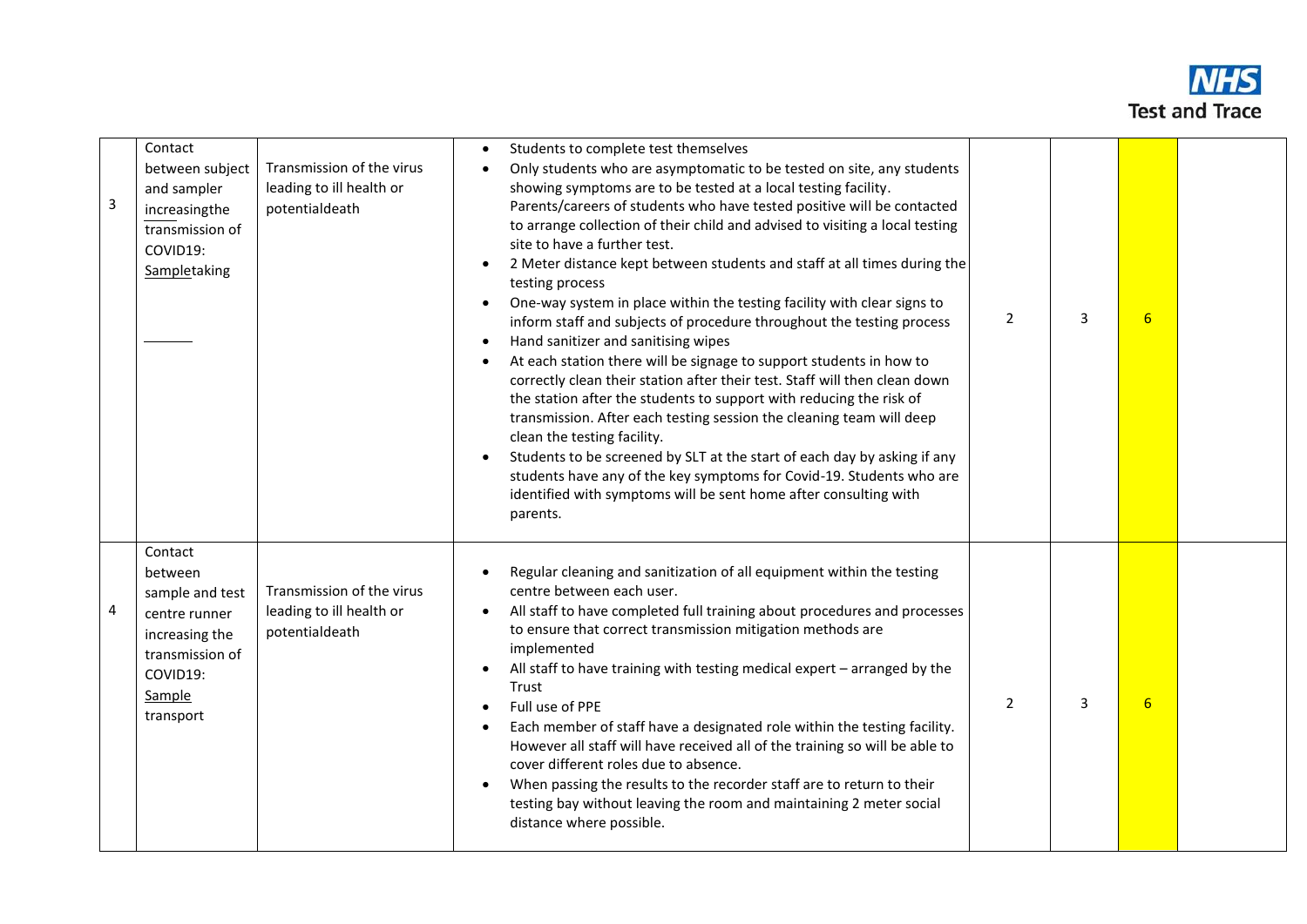

| 5 | Contact<br>between<br>samples and<br>sample testers<br>increasing the<br>transmission of<br>COVID19:<br>Sample<br>processing &<br>analysis.     | Transmission of the virus<br>leading to ill health or<br>potentialdeath | <b>Gloves and PPE-</b><br>Extraction solution- Not to be directly handled without gloves<br>Lateral flow cartridge to be kept horizontal at all times (Use of trays and<br>test tube racks)<br>Bar code to be placed on the back of Lateral Flow Cartridge prior to test<br>$\bullet$<br>taking place to ensure horizontal<br>Movement of samples kept to a minimum within the time constraints of<br>$\bullet$<br>the testing process<br>Gloves changed between each test and additional PPE changed if tester<br>$\bullet$<br>moves from workstation to reduce transmission risk.<br>Testing capacity will initially be low however as staff become more<br>$\bullet$<br>familiar with the processes this will increase. | $\overline{2}$ | 3 | $6 \overline{6}$ |  |
|---|-------------------------------------------------------------------------------------------------------------------------------------------------|-------------------------------------------------------------------------|----------------------------------------------------------------------------------------------------------------------------------------------------------------------------------------------------------------------------------------------------------------------------------------------------------------------------------------------------------------------------------------------------------------------------------------------------------------------------------------------------------------------------------------------------------------------------------------------------------------------------------------------------------------------------------------------------------------------------|----------------|---|------------------|--|
| 6 | Contact<br>between<br>samples and<br>sample testers<br>increasing the<br>transmission of<br>COVID19:<br>Sampledisposal<br>and waste<br>disposal | Transmission of the virus<br>leading to ill health or<br>potentialdeath | Black, orange and "tiger" bags to be utilized within the testing area to<br>clearly identify the materials within them.<br>Sanitization of work station between each student test<br>$\bullet$<br>Correct procedure followed by all testing staff for removing PPE<br>$\bullet$<br>following from training materials<br>Boulevard site staff to liaise with external waste disposal contractors to<br>$\bullet$<br>ensure that they have robust safeguards in place for their staff.<br>Clinical waste is stored for a period of 72 hours and then collected with<br>$\bullet$<br>a waste transfer note provided upon collection.                                                                                          | $\overline{2}$ | 3 | $6 \overline{6}$ |  |
| 7 | Incorrect<br>result<br>communicati<br>on                                                                                                        | Wrong samples or<br>miscoding ofresults                                 | 3 identical barcodes are provided to subject at check in<br>The subject registers their details to a unique ID barcode before<br>conducting thetest<br>Barcodes are attached by trained staff at the sample collection bay<br>$\bullet$<br>Barcodes are checked for congruence at the analysis station 1 and<br>$\bullet$<br>applied toLateral Flow Device at this station<br>One staff member conducts the testing and passes the information to<br>$\bullet$<br>the recorder which is scanned through a protective screen.                                                                                                                                                                                               | 1              | 2 | $\overline{2}$   |  |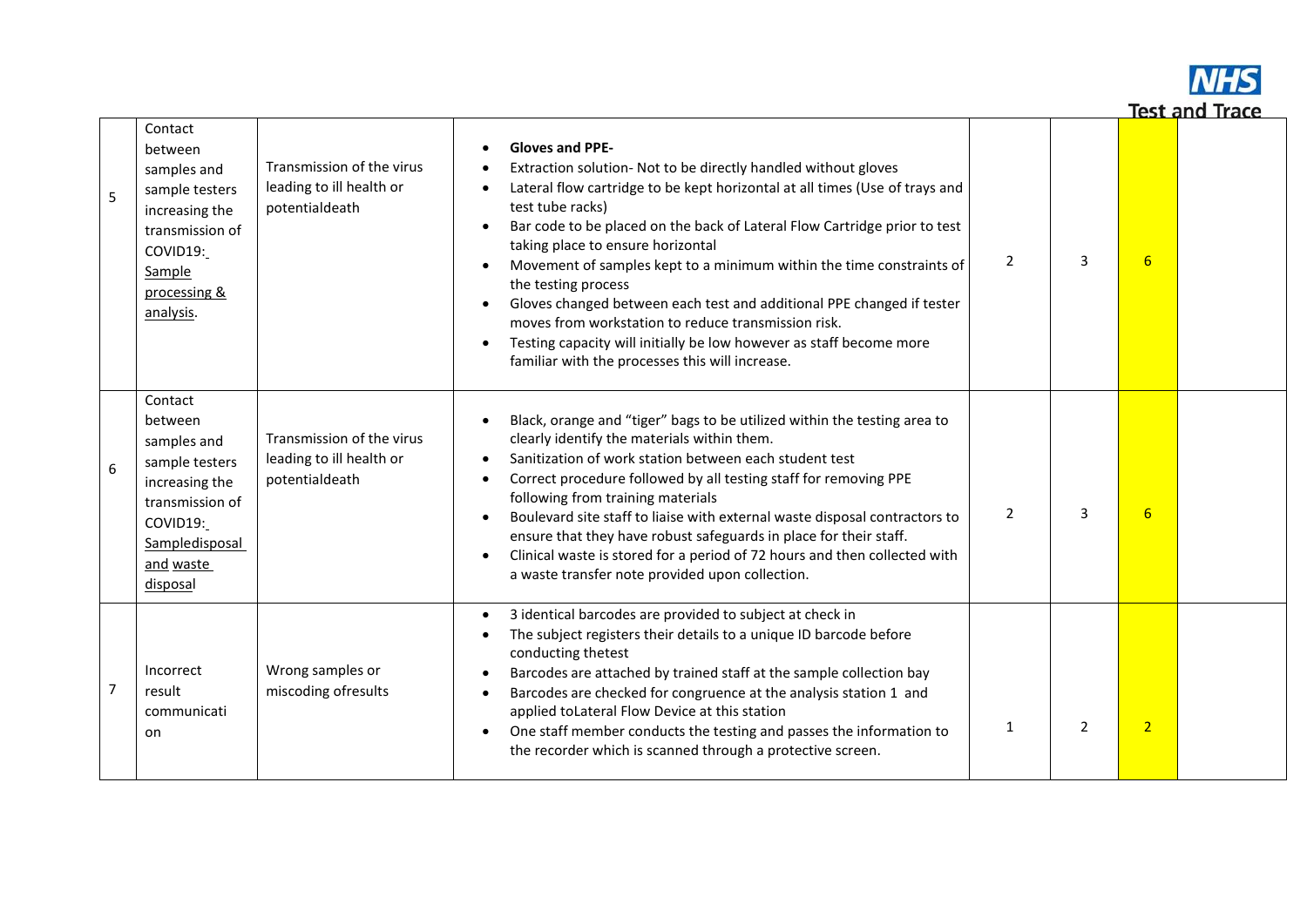

| 8  | Damaged<br>barcode, lost<br>LFD, failed scan<br>of barcode                                                                                                                                                                                                          | Orphaned record on<br>registrationportal & No<br>result communicated to<br>individual                                                                                                                                                                                                                                                                                                                                                                  | Rule based recall of subjects who have not received a result<br>within 1 hr. of registration<br>Subjects are called for a retest                                                                                                                                                                                                                                                                                                                                                                                                                                                                                                                                                                                                                                                                                                                                                                                                                                                                                                                    |                | $\mathbf{1}$ | $\mathbf{1}$    |  |
|----|---------------------------------------------------------------------------------------------------------------------------------------------------------------------------------------------------------------------------------------------------------------------|--------------------------------------------------------------------------------------------------------------------------------------------------------------------------------------------------------------------------------------------------------------------------------------------------------------------------------------------------------------------------------------------------------------------------------------------------------|-----------------------------------------------------------------------------------------------------------------------------------------------------------------------------------------------------------------------------------------------------------------------------------------------------------------------------------------------------------------------------------------------------------------------------------------------------------------------------------------------------------------------------------------------------------------------------------------------------------------------------------------------------------------------------------------------------------------------------------------------------------------------------------------------------------------------------------------------------------------------------------------------------------------------------------------------------------------------------------------------------------------------------------------------------|----------------|--------------|-----------------|--|
| 9  | Extraction<br>solutionwhich<br>comes with the<br>lab test kit<br>contains the<br>following<br>components:<br>NA2HPO4<br>(disodium<br>hydrogen<br>phosphate),<br>NaH <sub>2</sub> PO <sub>4</sub><br>(sodium<br>phosphate<br>monobasic),<br>NaCl(Sodium<br>Chloride) | These components do not<br>have any hazard labels<br>associated with them, and<br>the manufacturerstates that<br>there are no hazards<br>anticipated under<br>conditions of use as<br>described in other product<br>literature. This is the case<br>for exposure to: eye, skin,<br>inhalation, ingestion,<br>chronic toxicity,<br>reproductive and<br>developmental toxicity,<br>carcinogenicity, and medical<br>conditions aggravated by<br>exposure. | PPE: gloves which meet the Regulation (EU) 2016/425 to be used at<br>$\bullet$<br>all treswhen handling the extraction solution. Safety glasses with side<br>shields which are tested and approved under appropriate<br>government standards to beworn at all times when handling the<br>extraction solution. Impervious clothing to be worn to protect the<br>body from splashes or spillages.<br>Environmental: do not let product enter drains<br>$\bullet$<br>Spillages: wipe surfaces which the solution has been spilt on and<br>$\bullet$<br>dispose of cleaning material in line with the lab's waste disposal<br>procedures<br>Do not use if the solution has expired<br>Training to be provided in handling potentially biohazardous samples,<br>$\bullet$<br>chemicalsand good lab practice. Adhere to guidelines in these training<br>procedures to prevent improper handling.<br>Follow procedures on the MSDS form provided by Innova to<br>$\bullet$<br>mitigate againstinhalation, skin contact or ingestion of these<br>chemicals. | $\overline{2}$ | 3            | 6               |  |
| 10 | Occupation<br>illness or<br>injury                                                                                                                                                                                                                                  |                                                                                                                                                                                                                                                                                                                                                                                                                                                        | No high risk/vulnerable staff to carry out Covid-19 testing on other staff<br>or students<br>All staff to complete all elements of the training provided by the NHS<br>A chair is to be made available for staff carrying out testing to prevent<br>RSI injuries to staff.                                                                                                                                                                                                                                                                                                                                                                                                                                                                                                                                                                                                                                                                                                                                                                          | $\overline{2}$ | 3            | $6\overline{6}$ |  |
| 11 | Manual handling                                                                                                                                                                                                                                                     | Trips / Falls resulting in injury                                                                                                                                                                                                                                                                                                                                                                                                                      | All manual handling to be completed by site team who are fully trained<br>$\bullet$<br>in safe practice<br>Heavy and large items to be handled using trolleys<br>$\bullet$<br>Clear storage facilities in place within the testing center to minimize the<br>٠<br>need for manual handling.                                                                                                                                                                                                                                                                                                                                                                                                                                                                                                                                                                                                                                                                                                                                                         | $\mathbf{1}$   | 3            | $\overline{3}$  |  |
| 12 | Unauthorised<br>access by<br>members of                                                                                                                                                                                                                             | Unauthorised access to<br>medical equipment results in<br>risk of theft or improper use.                                                                                                                                                                                                                                                                                                                                                               | All staff to wear ID badges, anybody on site without a badge is<br>challenged immediately<br>Access control system in place on entrance doors to prevent<br>$\bullet$<br>unauthorized access to site                                                                                                                                                                                                                                                                                                                                                                                                                                                                                                                                                                                                                                                                                                                                                                                                                                                | $\mathbf{1}$   | 3            | $\overline{3}$  |  |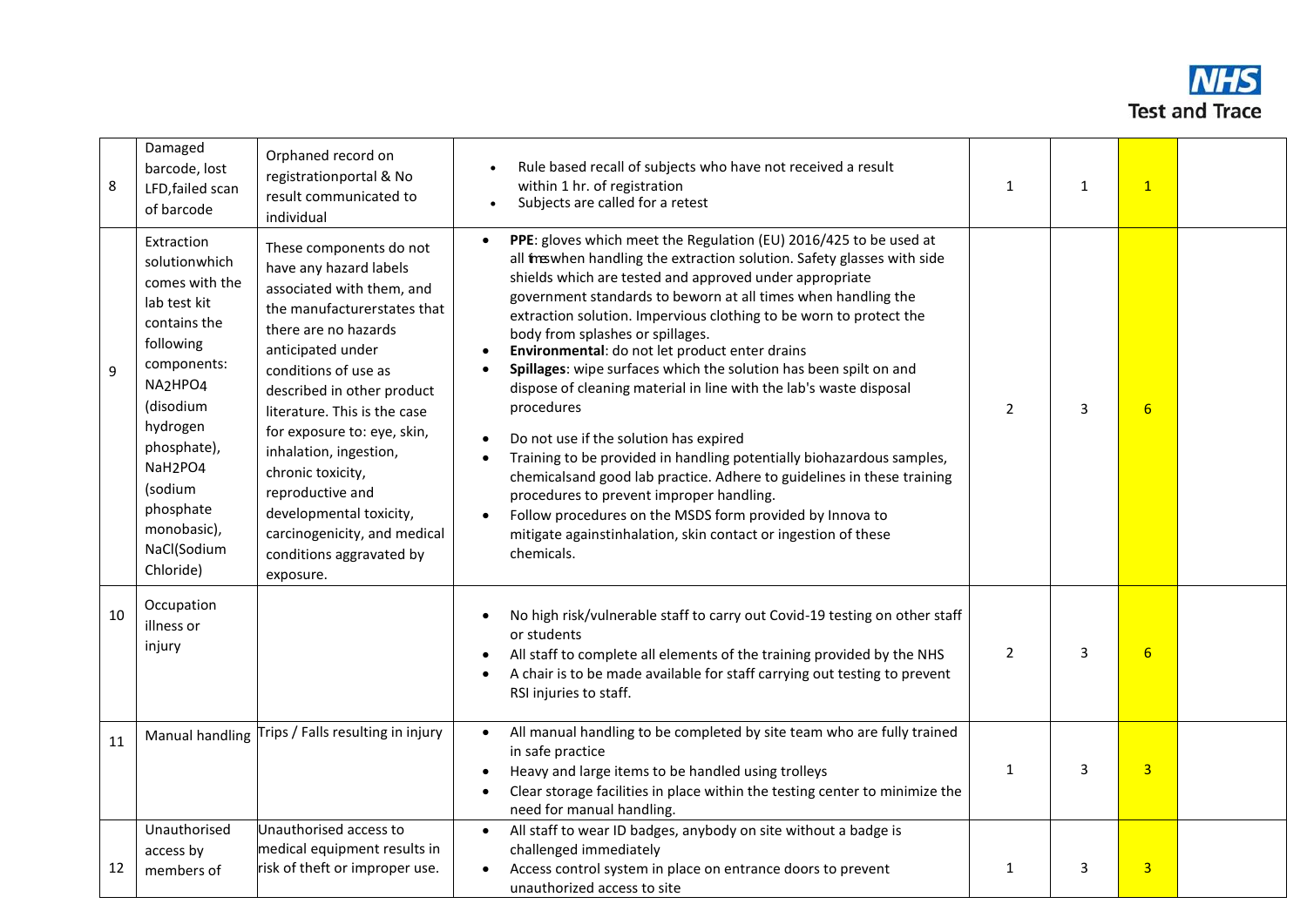

|    |                                                                                        |                                                                                                   |                                                                                                                                                                            |   |                | lest and indue |
|----|----------------------------------------------------------------------------------------|---------------------------------------------------------------------------------------------------|----------------------------------------------------------------------------------------------------------------------------------------------------------------------------|---|----------------|----------------|
|    | thepublic                                                                              |                                                                                                   | CCTV in use in outdoor areas<br>When room is not in use, it will be locked at all times<br>Only trained members to have access to testing site and equipment               |   |                |                |
| 13 | <b>Uneven</b><br>surfaces (floor<br>protection in<br>the Testing and<br>Welfare areas) | Trip hazards<br>Risks of trips, slips or falls<br>upon entering test site,<br>resulting in injury | Floor coverings are routinely inspected and any defects reported to site<br>staff / management.<br>Appropriate signage is in place after testing facility has been cleaned | 3 | $\overline{3}$ |                |
| 14 | Stairs to / from<br>sample<br>processing<br>registration<br>area and welfare<br>space  | Contamination / areas                                                                             | Cleaner designated to ensure hand rails are sanitized and areas are<br>cleaned.<br>Students only using stair cases 3 and 4 whilst learning in the building.<br>$\bullet$   |   |                |                |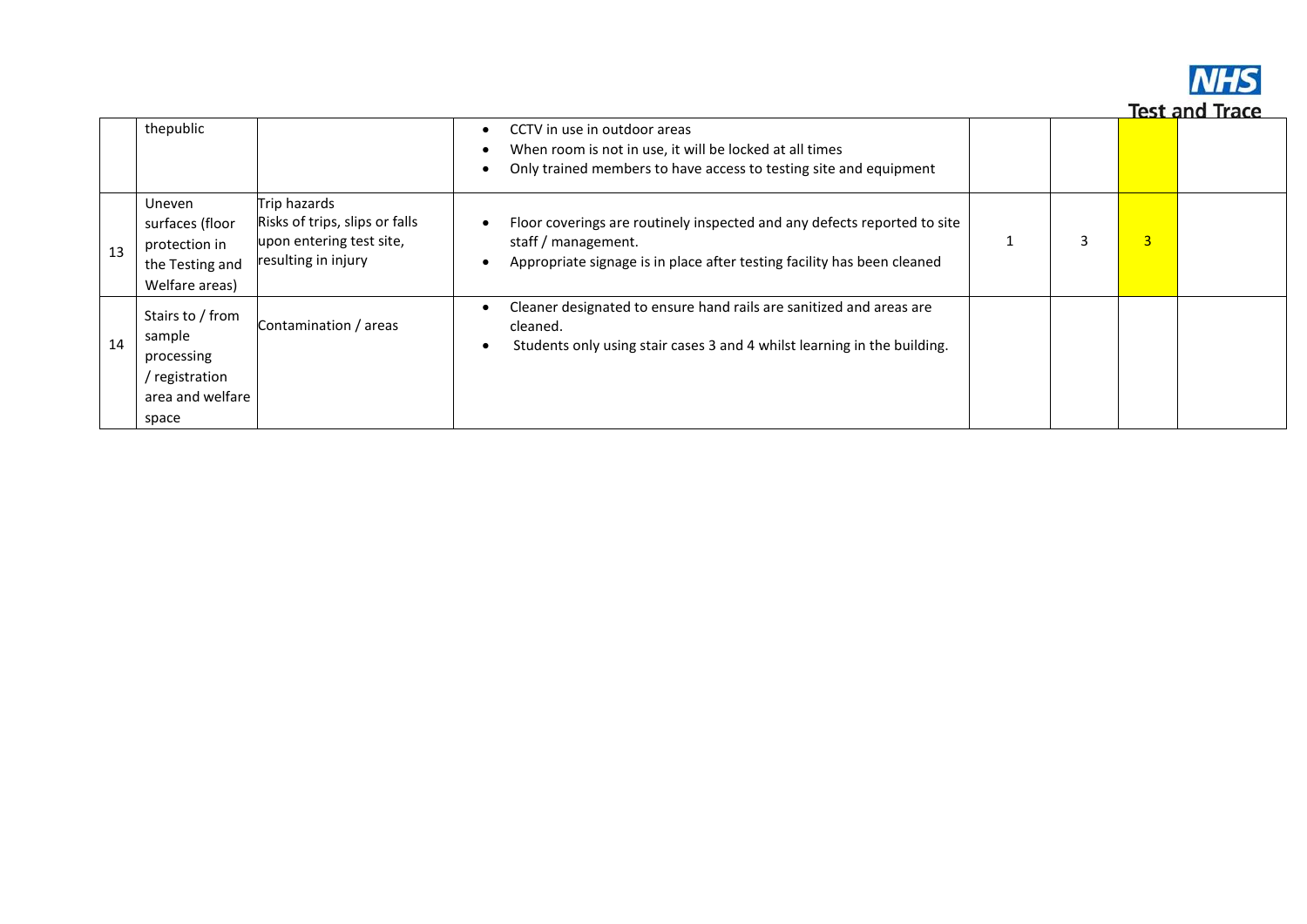

| 15 | Inclement<br>weather                                                                                      | Risk or slips, trips and falls due<br>to wet floors and shoes                         | All routes onto sites are gritted during times of inclement weather to<br>$\bullet$<br>prevent slippery surfaces and routinely checked during the course of the<br>day and gritted where required.<br>No external waiting area.<br>$\bullet$                                                                                                                                                                                                                                                                                  | $\overline{2}$ | 3              | $6\overline{6}$ |  |
|----|-----------------------------------------------------------------------------------------------------------|---------------------------------------------------------------------------------------|-------------------------------------------------------------------------------------------------------------------------------------------------------------------------------------------------------------------------------------------------------------------------------------------------------------------------------------------------------------------------------------------------------------------------------------------------------------------------------------------------------------------------------|----------------|----------------|-----------------|--|
| 16 | <b>Electrical safety</b><br>/ plant &<br>equipment<br>maintenance<br>Defective<br>electrical<br>equipment | Risk of electrical fire / electric<br>shock                                           | Staff to visually inspect electrical equipment for damage before use,<br>faulty items are taken out of use and reported to site staff<br>All electrical equipment is inspected by a competent person annually<br>$\bullet$<br>(PAT Tested). Staff are reminded not to use electrical equipment that<br>does not have a current PAT certificate                                                                                                                                                                                | $\overline{2}$ | $\overline{2}$ | $\overline{4}$  |  |
| 17 | Use of<br>shared<br>equipment                                                                             | Risk of transmission resulting<br>lin illness or even death                           | Equipment is not to be shared if at all possible.<br>$\bullet$<br>All equipment cleaned after each use with regular full test center<br>cleaning cycles.<br>Staff are not to share equipment when carrying out testing. Equipment<br>$\bullet$<br>such as PPE and testing kits will be available at the testing bay.                                                                                                                                                                                                          | $\overline{2}$ | 3              | $6\overline{6}$ |  |
| 18 | Incorrect<br>result<br>communicati<br>on                                                                  | Wrong samples or<br>miscoding ofresults                                               | 3 identical barcodes are provided to subject at check in<br>$\bullet$<br>The subject registers their details to a unique ID barcode before<br>conducting thetest<br>Barcodes are attached by trained staff at the sample collection bay<br>$\bullet$<br>Barcodes are checked for congruence at the analysis station 1 and<br>applied to<br>Lateral Flow Device at this station<br>Each staff member has an assigned role and the test stays with them all<br>$\bullet$<br>the way to the recording at the end of the process. | $\overline{2}$ | 3              | $6 \overline{}$ |  |
| 19 | Damaged<br>barcode, lost<br>LFD, failed scan<br>of barcode                                                | Orphaned record on<br>registrationportal & No<br>result communicated to<br>individual | Rule based recall of subjects who have not received a result<br>$\bullet$<br>within 1 hr. of registration<br>Subjects are called for a retest<br>$\bullet$<br>Each staff member has an assigned role and reports any issues to the<br>Covid coordinator                                                                                                                                                                                                                                                                       | $\overline{2}$ | 3              | $6\overline{6}$ |  |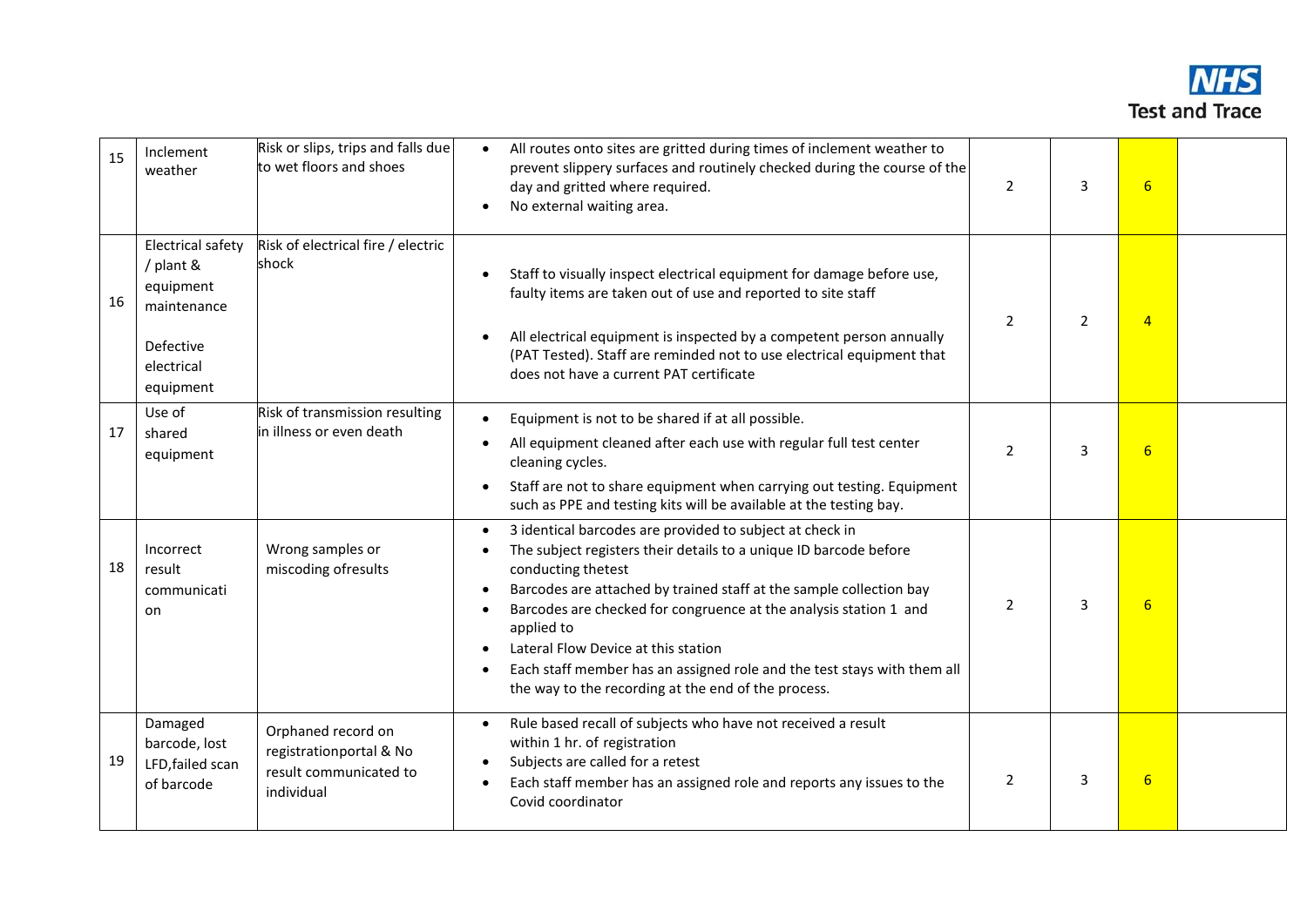

|           | <b>Control Improvements</b>                                                                                    |                                      |                |                |  |  |  |
|-----------|----------------------------------------------------------------------------------------------------------------|--------------------------------------|----------------|----------------|--|--|--|
| Action No | Recommended additional control measures                                                                        | Responsibility                       | Target<br>Date | Date completed |  |  |  |
|           | Content of the risk assessment to be communicated with all workers as part of induction                        | Covid<br>Coordinator                 | 08-01-21       |                |  |  |  |
|           | Toolbox talks to be delivered to all workers on a regular basis including slips trips falls and<br>complacency | ı Team Leaders $ _{\mathrm{Weeklv}}$ |                |                |  |  |  |

| <b>Additional Notes</b> |  |  |
|-------------------------|--|--|
|                         |  |  |
|                         |  |  |
|                         |  |  |
|                         |  |  |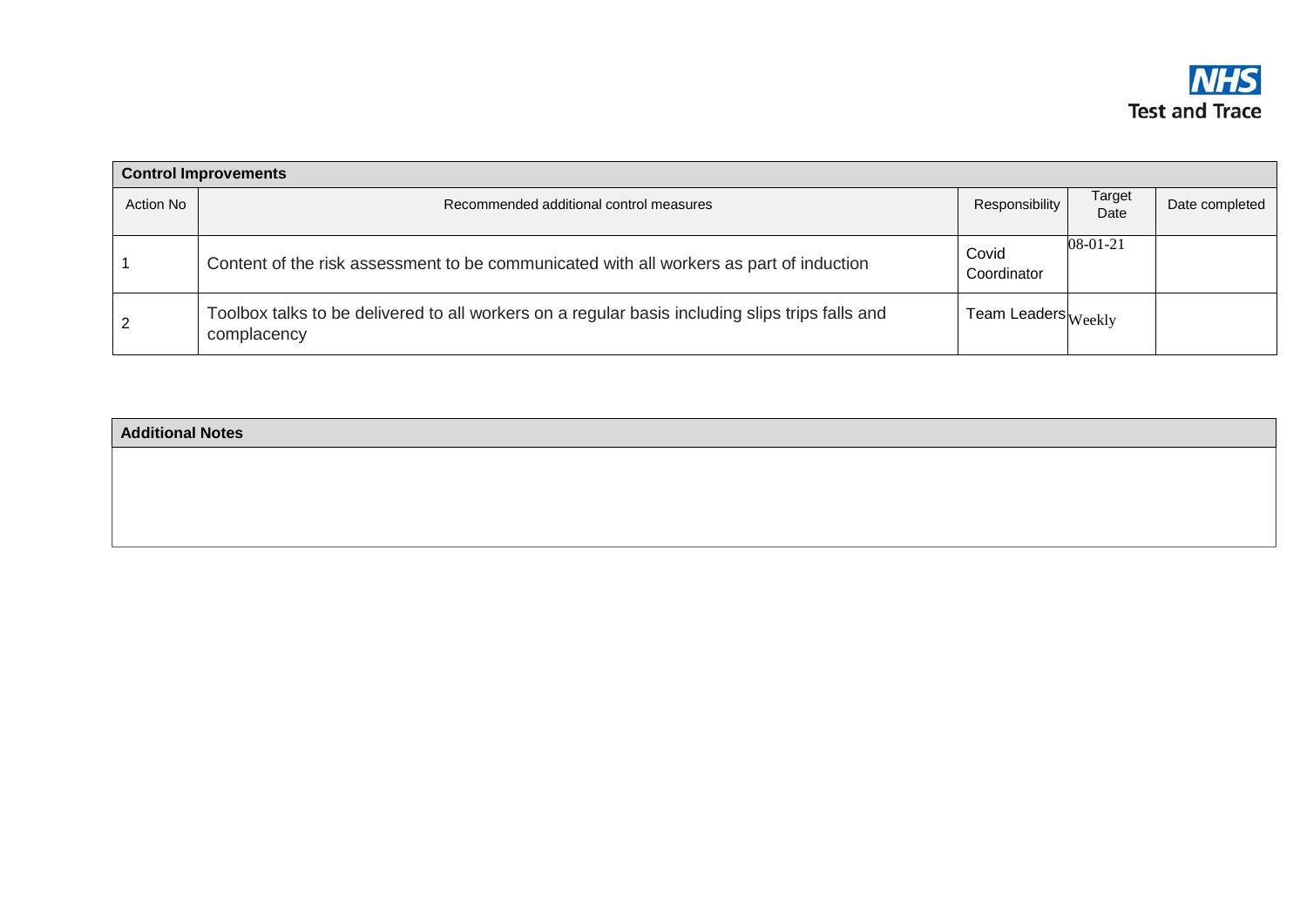

## **Risk Evaluation**

|                     |                |                  |                    | Consequence of event ocurring (Severity) |                     |                    |
|---------------------|----------------|------------------|--------------------|------------------------------------------|---------------------|--------------------|
|                     |                | Negligible       | Minor              | Moderate                                 | Major               | Critical           |
|                     | Almost Certain | <b>Tolerable</b> | <b>Substantial</b> | Intolerable                              | <b>Into lerable</b> | <b>Intolerable</b> |
|                     |                | 5                | 10                 | 15                                       | 20                  | 25                 |
| ocurring            | Likely         | <b>Tolerable</b> | <b>Substantial</b> | <b>Intolerable</b>                       | <b>Into lerable</b> | <b>Intolerable</b> |
|                     |                | 4                | 8                  | 12                                       | 16                  | 20                 |
| (Probability)       | Possible       | <b>Trivial</b>   | <b>Tolerable</b>   | <b>Substantial</b>                       | <b>Into lerable</b> | <b>Intolerable</b> |
|                     |                | з                | 6                  | 9                                        | 12                  | 15                 |
|                     |                | <b>Trivial</b>   | Tolera ble         | <b>Tolerable</b>                         | <b>Substantial</b>  | <b>Substantial</b> |
|                     | Unlikely       | 2                | 4                  | 6                                        | 8                   | 10                 |
| Likelihood of event |                | <b>Trivial</b>   | <b>Trivial</b>     | <b>Trivial</b>                           | <b>Tolerable</b>    | <b>Tole rable</b>  |
|                     | Rare           |                  |                    | з                                        |                     | 5                  |

| Likelihood                                                    | <b>Severity</b> |
|---------------------------------------------------------------|-----------------|
| Rare, will probably never happen/recur                        | Negligible      |
| <b>Unlikely</b> , do not expect it to happen, but is possible | Minor           |
| <b>Possible, Might happen</b>                                 | Moderate        |
| Likely, will probably happen                                  | Major           |
| <b>Almost Certain, will undoubtedly happen</b>                | Critical        |
|                                                               |                 |

**Severity**

**Risk control strategies**

**Intolerable –** stop activity, take immediate action to reduce the risk

**Substantial** - Take action within an agreed period

**Tolerable –** monitor the situation

**Trivial** – No action required

| <b>Declaration -</b> If the above control measures are implemented the risks posed by the task / process / environment assessed will be controlled to as low as is reasonably practicable. |                                                                    |  |  |  |  |  |
|--------------------------------------------------------------------------------------------------------------------------------------------------------------------------------------------|--------------------------------------------------------------------|--|--|--|--|--|
|                                                                                                                                                                                            | Persons involved in assessment Gemma Ransom. Andy Dulson. Vic Hone |  |  |  |  |  |
| Signature of Lead Assessor                                                                                                                                                                 | Gemma Ransom<br>Date: 07.01.20                                     |  |  |  |  |  |

**Reviews** – this assessment should be reviewed at intervals no greater than 12 months or when there are changes in operational procedure, personnel, the work environment or following an incident

| Review<br>date | Comments | Reviewed<br>by | Signature | Review<br>date | Comments | Reviewed<br>by | Signature |
|----------------|----------|----------------|-----------|----------------|----------|----------------|-----------|
|                |          |                |           |                |          |                |           |
|                |          |                |           |                |          |                |           |
|                |          |                |           |                |          |                |           |
|                |          |                |           |                |          |                |           |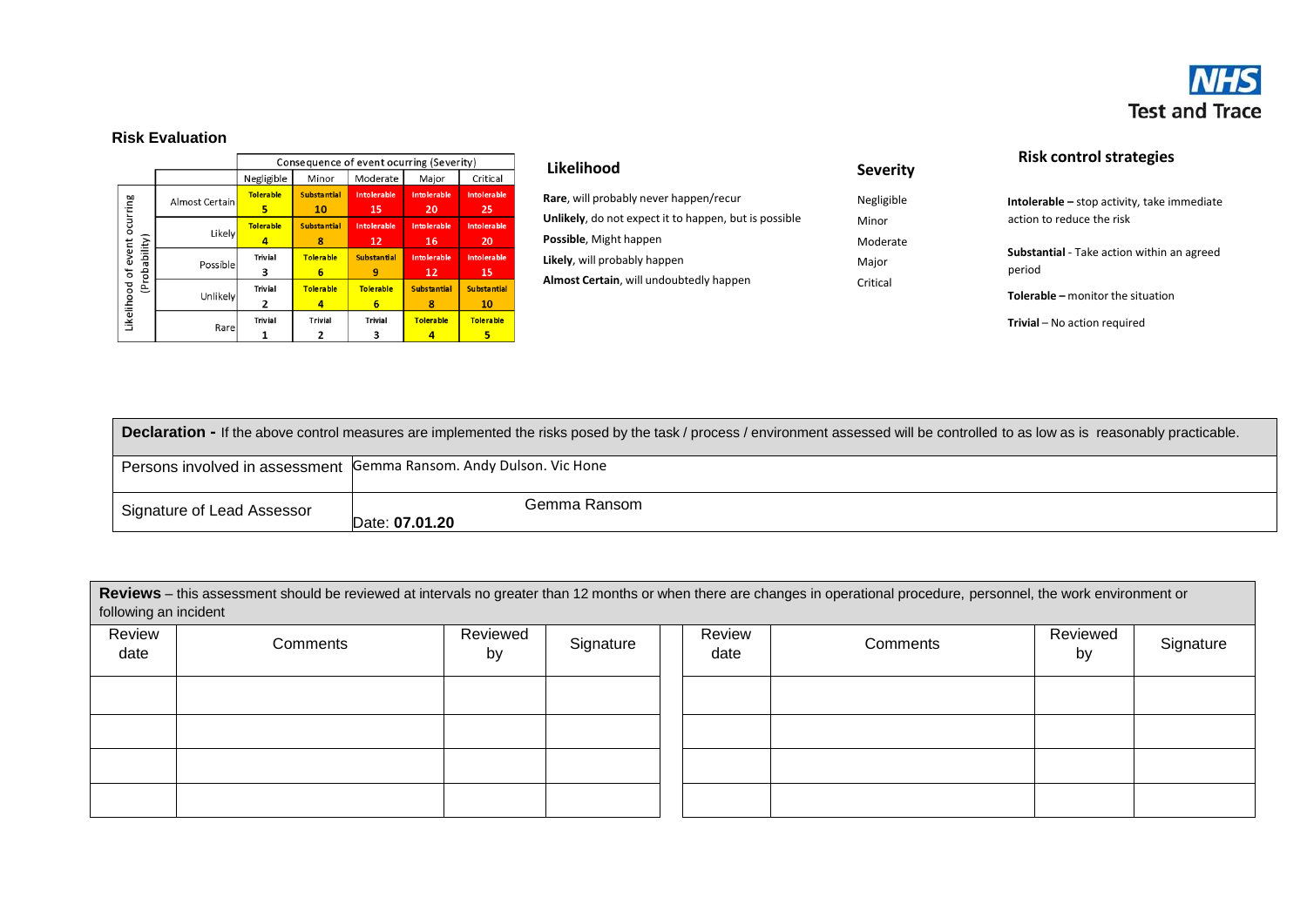

| Health and<br>∶ Assessment ∖<br>Sheet<br>u Safetv '<br>. off<br>′ Risk<br>. Sian- | Assessment Number |  |
|-----------------------------------------------------------------------------------|-------------------|--|
|                                                                                   |                   |  |

**Declaration by employees involved in the activity detailed above** – I fully understand the activity outlined above and the risk control measures that I must implement, use or wear. I have received sufficient information, instruction and training so as to enable me to conduct this activity with the minimum of risk to myself and others.

| Employee Name | Signature | <b>Supervisors Name</b> | Date | Employee Name | Signature | <b>Supervisors Name</b> | Date |
|---------------|-----------|-------------------------|------|---------------|-----------|-------------------------|------|
|               |           |                         |      |               |           |                         |      |
|               |           |                         |      |               |           |                         |      |
|               |           |                         |      |               |           |                         |      |
|               |           |                         |      |               |           |                         |      |
|               |           |                         |      |               |           |                         |      |
|               |           |                         |      |               |           |                         |      |